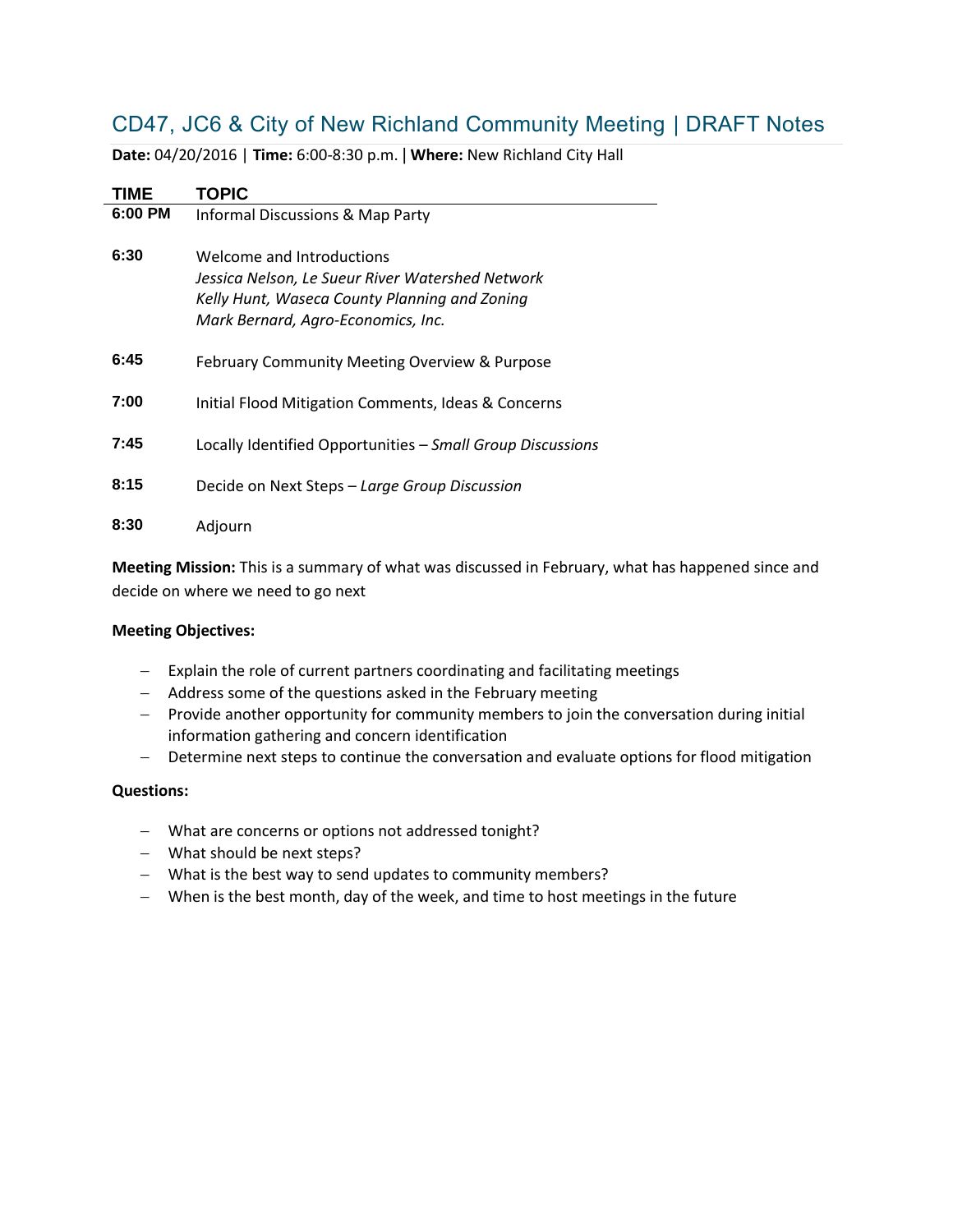#### **Meeting Synopsis**

Over 25 people from the New Richland area and 8 Le Sueur River Watershed Network members and County staff, met at the New Richland City Hall on April 20 to continue the conversation from February about impacts of flooding to local residents. Before the formal meeting began, there was an opportunity for participants to pour over maps scattered around the room. These maps detailed historical imagery beginning in 1940's to present, along with maps of existing physical characteristics such as soil type, elevation and flow paths. The formal meeting kicked off with a re-introduction to citizen group by speakers Jessica Nelson, Le Sueur River Watershed Network, and Kelly Hunt, Waseca County Water Resources Specialist. Hunt described what she has learned about infrastructure concerns within city limits, including infiltration and inflow (I/I) impacting sewage backups. Mark Bernard, Agroeconomics, Inc., share his observations on precipitation patterns and flooding within the area, and motivation for progress toward mitigating flooding impacts. Russ Guse, County Ditch Inspector, explained his job to survey, plan and maintain best management of area ditches. Both CD57 and JC6 ditch systems are listed to undergo Redetermination of Benefits in 2017. Nelson summarized themes discovered during February small group discussions. Then, asked April meeting participants to break out into small groups to comment on the validity of those themes using maps illustrating areas of concerns, and identify if there was anything missing. Groups reported on their table conversations to the larger group and participants identified what next steps they would like to take to get a handle on the technical information for flooding. Several participants stepped forward at the end of the meeting to serve on an advisory committee. Over the summer, local staff and community members will focus on working with upstreamers and determine current capacity and conditions of the drainage systems.

# **Voices from the Watershed**

**Le Sueur River Watershed Network**

- Citizen Advisory Committee developed 7 Recommendations that were ratified by the larger Network
	- We are not an agency, citizen-led; we act as a link for communities to agencies
	- Ratified our mission statement in June 2014 at CD57 meeting
	- Steering Committee members are a diverse group (Jessie Shaffer and Mark Bosacker introduced the Network)
- Le Sueur River Watershed Network activities are motivated by our concern for a maintaining productive lands and guided by their 7 Recommendations for cleaner water and river health
	- $-$  Heavy flow is destabilizing our watershed
	- Water quality and quantity are things we need to consider

## **Waseca County**

- Kelly Hunt, Waseca County Water Resources Specialist, explained her motivation to work with the community to find a common solution to water concerns
- Working with City and local staff to identify existing conditions of City infrastructure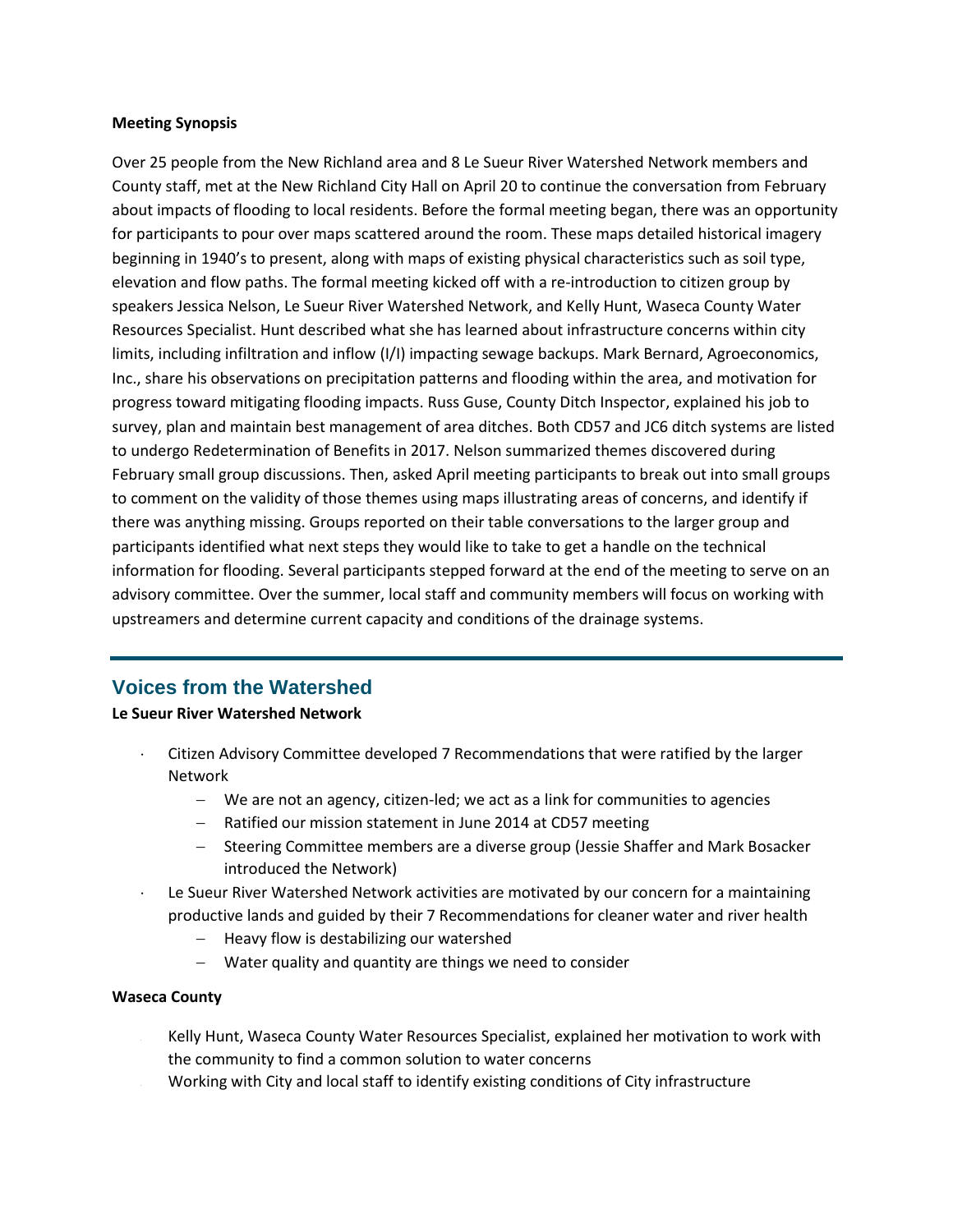- Investigating sewage system problems and back-ups and learned that there are cross connections, cracks, and a leaky manhole were identified while televising 7.7 miles of the system
- County seeking funding opportunities to mitigate flowing (Federal Emergency Management Agency (FEMA), bonding, Clean Water Funds (CWF), etc.]
	- County staff that has contributed to-date include Hunt, Mark Leiferman (Planning & Zoning Administrator, Nancy Lageson (County Emergency Management Director), and Jonathan Graves (GIS Specialist)
- City has a goal to update 20% of I/I systems per year
	- New Richland Eagle Star sent out a public service announcement urging residents to not connect sump pumps and tiles drains to wastewater

## **Mark Bernard**

- Mark Bernard is a certified agronomist with Agroeconomics, Inc.
	- Experienced in interpreting physical characteristics of fields and weather patterns in order to support local farmers make decisions
	- Volunteer in the state climatologist rain gauge network and is going to provide rainfall and snowmelt data they collected
	- Flooding in 2010 wrecked many homes and valuables
	- Discussed how water storage on 3/5 acre keeps water off the neighbors and that the relationship between storage and flow in the system needs to be demonstrated

## **Russ Guse**

# **Identify and Evaluate Options**

## **Flooding Impact Trends**

- Residents feel it is the same amount of water, with higher intensity events
- City of New Richland is acting like a reservoir
	- $-$  Ball fields flood out any time there is a heavy rain
	- Historically, water doesn't go over the ditch near the funeral home
	- $-$  2015 water went over the ditch with a 2 yr 6" rain event
	- Care Center is built on a slope

*Question: What is the water table in the watershed?*

## **Cleaning out CD47 & JC6 Ditch Systems**

- Areas that might need cleaning include Park & Trappers Lane
- Water hits bigger culverts, cement slabs and other rock-lined areas which may make it harder to clean out – culverts are choke points throughout the city
- Flood debris is a concern (railroad ties, sticks, trees, silt from tile, shallower, seeing more grass grow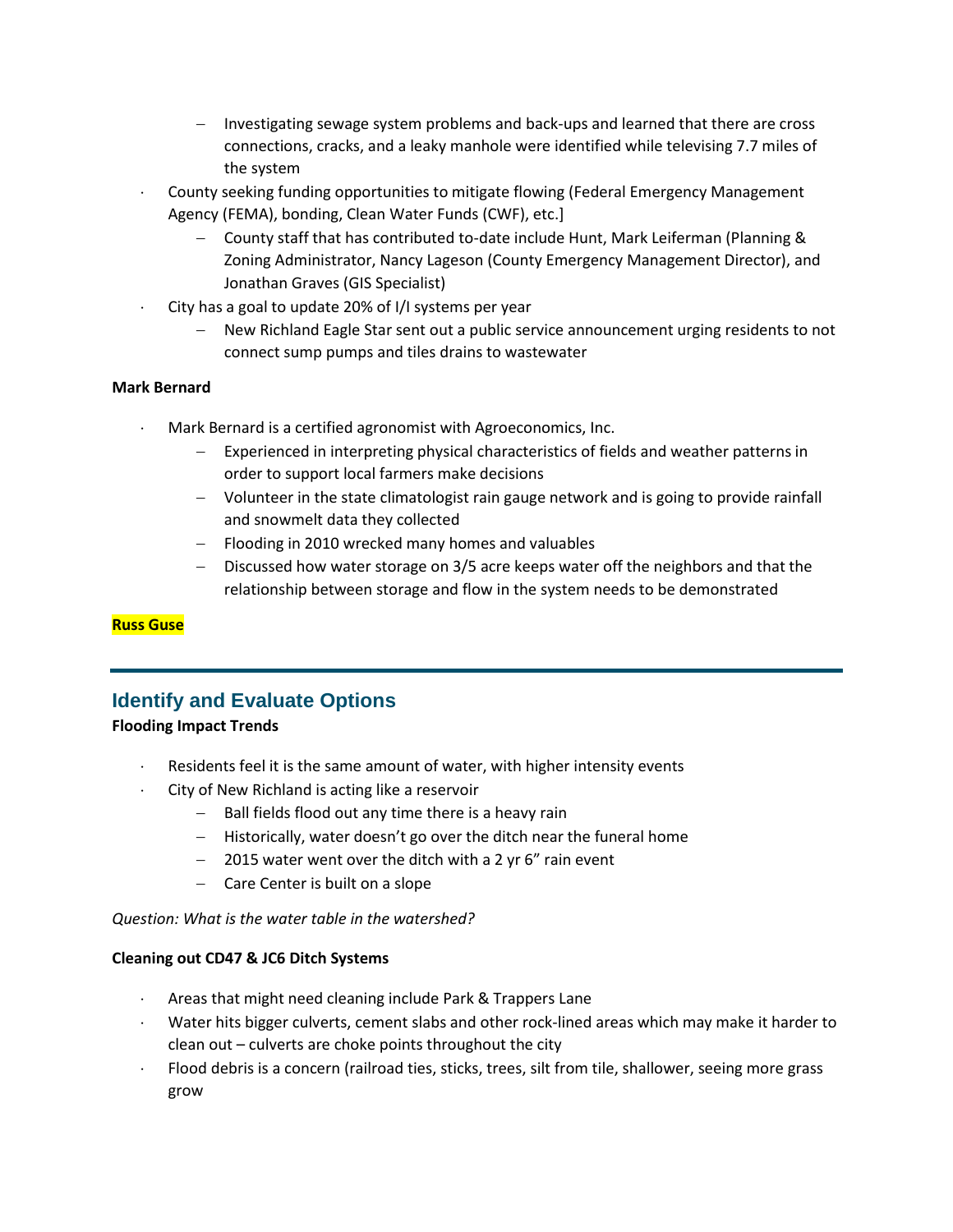- Hauling away debris this summer from the crevices and corners in town
- West corner of town has been cleaned

*Question: What is the current schedule for cleaning ditches After flooding? Every 10 years? Question: When was the last time CD47 and JC6 were cleaned out? 60's and 70's?*

## **Next Steps to Trigger Work within the Ditch Systems**

- Redetermination of Benefits of both systems scheduled for 2017
	- Only assesses 20% of value
- Ditch improvement requires a 10K bond to rearrange the size of the ditch
	- 26% of acres signed up to trigger an improvement project
	- $\overline{-}$  Every landowner along ditch is notified and assessed for fair value
	- City could be petitioner for progress towards having work done in the watershed

*Question: What percent is the City comprised of and how much are landowners upstream?*

#### **Known Opportunities**

- Gun Club  $\rightarrow$  Open to donating land for storage
- Restrict water coming into town from both ditch systems
	- Current culverts are widening ditch
	- We need to meter the water
	- $-$  Can't dig out any deeper
- Look at in-field management options
	- Soil health and cover crops will help slow the flow

*Question: How much water could be stored on the New Richland Sportsmen Club's land, and how could Question: How can we maximize storage and meter the water before town?*

## **Opportunities to Explore**

- Space out water storage throughout the watershed, instead of one large project
- Buying property that is flooded frequently
	- $-$  Exempted will seriously consider being abandoned
	- Farmers would have to take land out of production; challenge to get high productive land recently tiled into CRP
- Short term relief through programs such as FEMA FIRM Program, flood insurance, etc.
- $-Buid$  dikes around the Care Center to keep water away
- Berm widths of culverts same as ditch width

# *Question: How do we compensate landowners? (ex. DNR buys land) Question: Where is there flooding upstream?*